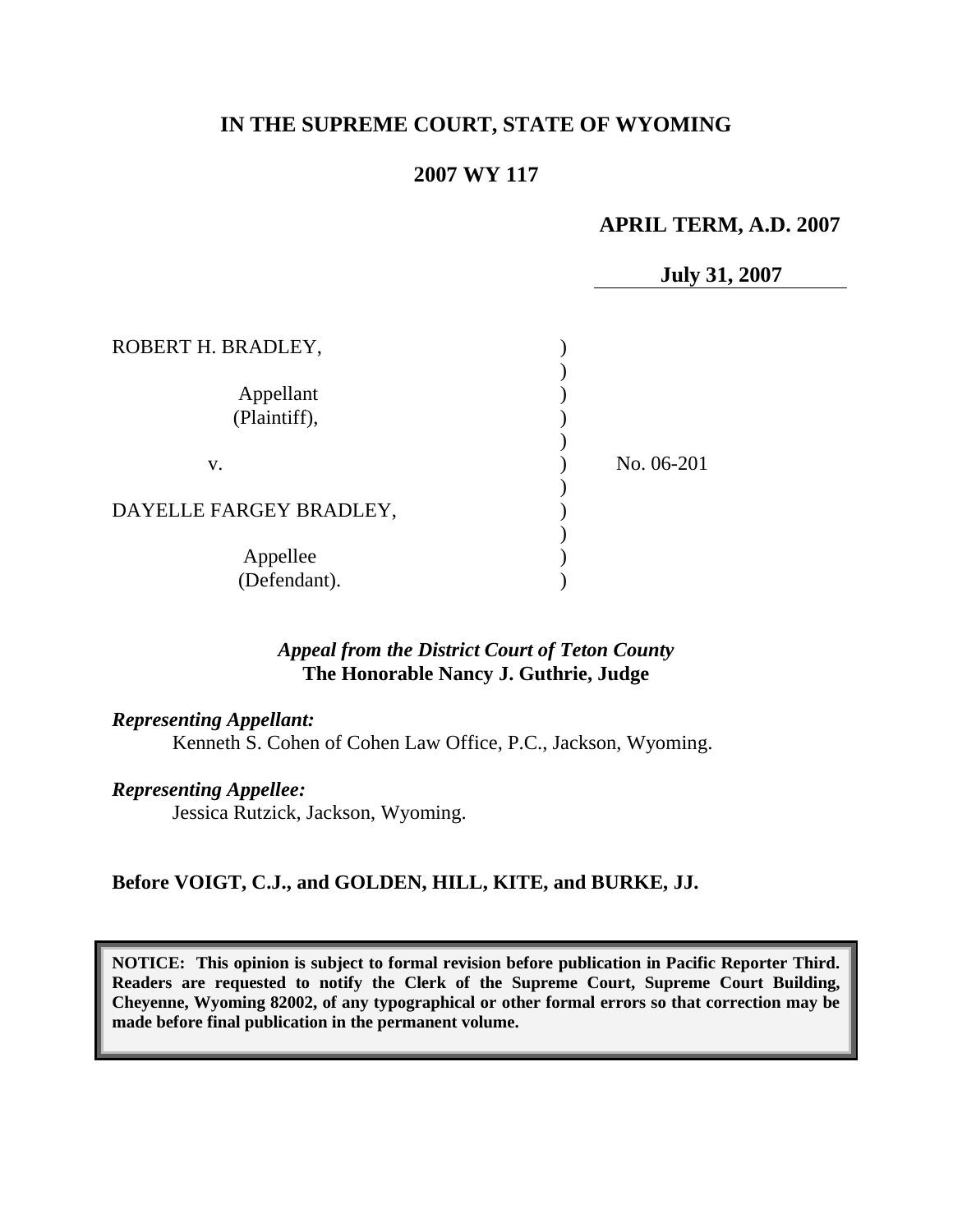## **KITE, Justice.**

[¶1] Robert H. Bradley (Husband) appeals from the district court's order granting a partial summary judgment in favor of Dayelle Fargey Bradley (Wife). The court ruled, as a matter of law, that Minnesota law applied to the modification provision of the parties' premarital agreement and their post-nuptial amendment to the agreement was unenforceable because it did not comply with Minnesota statutes. Husband claims that the district court erred by interpreting the premarital agreement as requiring the application of Minnesota law to the modification provision. We conclude that the district court properly interpreted the plain language of the premarital agreement and affirm.

#### **ISSUES**

[¶2] Husband presents two issues on appeal:

[1.] Should the district court have granted partial summary judgment invalidating the parties' postmarital amendment to their premarital agreement, when the agreement included a clause providing that amendments shall be in writing, executed and acknowledged by the parties, and the amendment complied with those requirements?

[2.] Should the district court have granted partial summary judgment invalidating the parties' postmarital amendment to their premarital agreement, when the choice of law clause in the agreement did not require using Minnesota law, and did not apply to amendments, considering that the amendment was signed in California by parties residing in Wyoming, and was valid under both Wyoming and California law?

Wife restates the appellate issue as:

Did the District Court properly apply Minnesota law to a purported modification of a premarital agreement, where the premarital agreement includes a choice of law provision calling for Minnesota law to govern its "validity, execution, enforcement and construction[?]"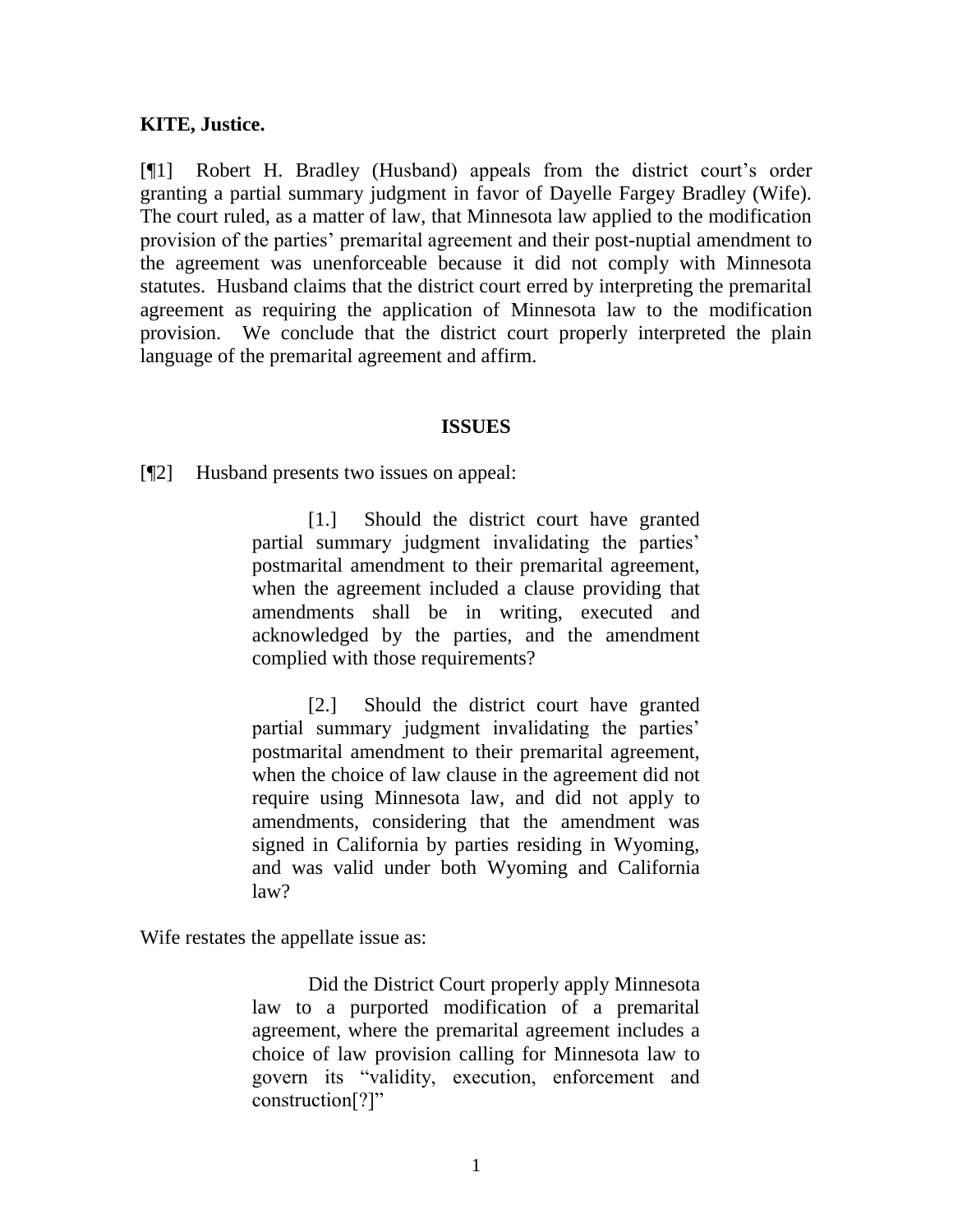## **FACTS**

[¶3] The underlying facts of this case are recited in *Bradley v. Bradley,* 2005 WY 107, 118 P.3d 984 (Wyo. 2005).The parties married on July 29, 2001. *Id.,* ¶ 3, 118 P.3d at 987. A few days prior to their wedding, they entered into a premarital agreement. *Id.* The agreement "governed the rights, responsibilities, and obligations of the parties in the event of divorce . . . ." *Id.* Of importance to this case, Husband agreed that he would transfer to Wife title to certain real property located in California, and, if the marriage lasted fewer than two years, a lump sum payment of \$100,000. He also agreed to pay her \$10,000 per month for a period of two years so long as she did not remarry or cohabitate with a third person. The premarital agreement included a choice-of-law provision stating that the "validity, execution, enforcement and construction of the terms and provisions of this Agreement shall be governed by the laws of the State of Minnesota" and a provision pertaining to modification and amendment of the agreement.

[¶4] On January 28, 2003, Husband filed a complaint against Wife, seeking a divorce and property dissolution in accordance with the premarital agreement. *Id.,*  ¶ 3, 118 P.3d at 987. Wife accepted service of the complaint, but did not file an answer. *Id.,* ¶¶ 4-5, 118 P.3d at 987. At Husband's request, the clerk of the district court entered a default against Wife. *Id.,* ¶¶ 5-6, 118 P.3d at 987-88.

[¶5] Subsequent to the entry of default, the parties attempted to reconcile. While in California during the reconciliation period, they signed a handwritten document entitled "Amendment to Premarital Agreement Dated July 24, 200[1]." The amendment stated:

## May 18, 2003

As per our discussion on May 12, 2003, I [husband] have temporarily suspended the divorce proceeding. As discussed, it is our intent to reconstitute our marriage.

As a result of our discussions, we have agreed to amend our Premarital Agreement dated July 24, 2001 as follows:

In the event that an act of adultery, occurring after May 12, 2003, becomes the issue which leads to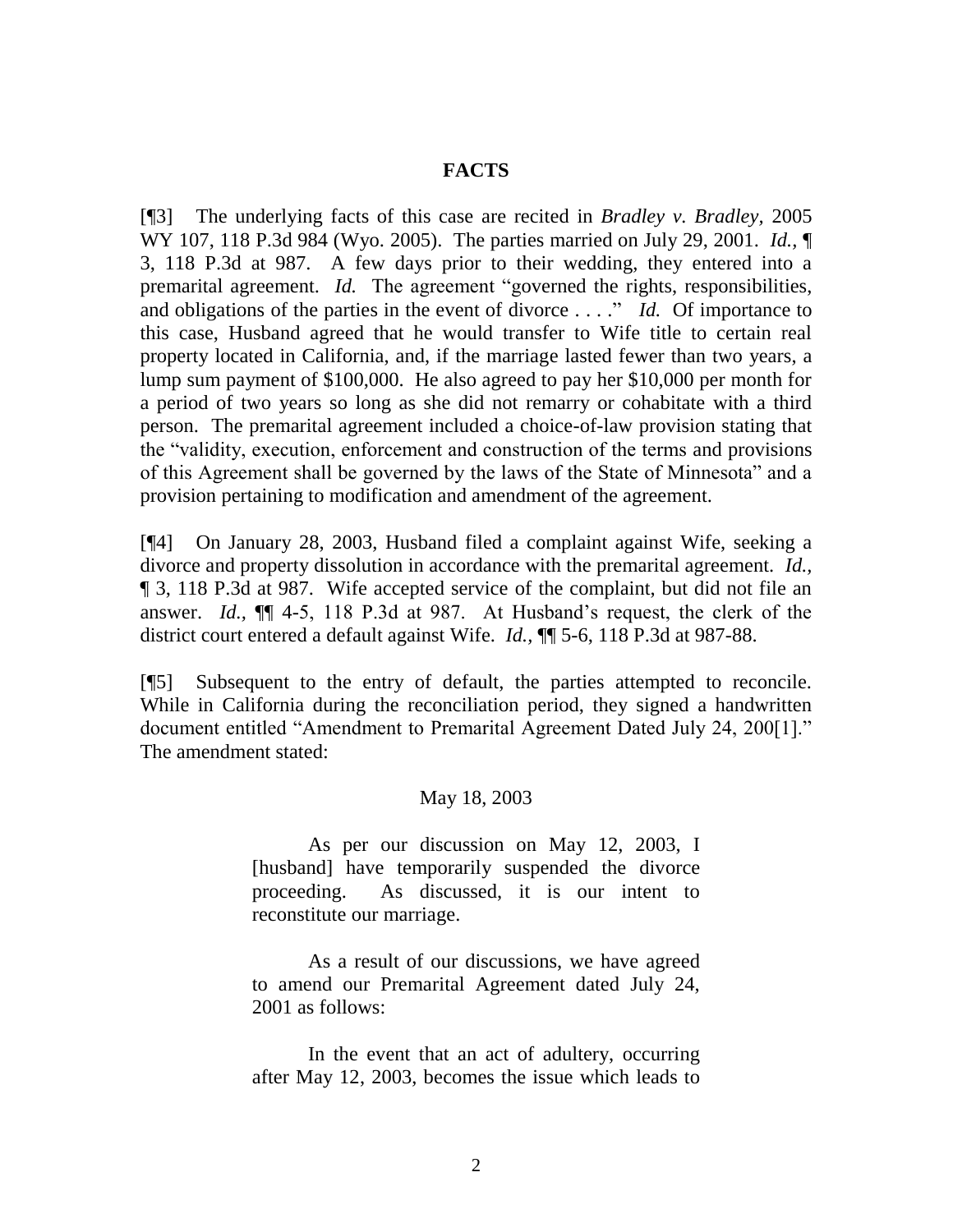the reinstatement of the divorce proceeding, the initial payment of \$100,000.00 shall be deleted.

This agreement shall be limited to a period of 6 months from this date.

[¶6] The reconciliation was unsuccessful and, on September 4, 2003, Husband requested the district court to enter a divorce decree incorporating the terms of the premarital agreement, as modified by the May 18, 2003, amendment. *Id.,* ¶¶ 6-7, 118 P.3d at 988. A few days later, the district court entered a decree in accordance with Husband's request. *Id.*,  $\P$  7, 118 P.3d at 988. Wife filed a petition to modify the divorce decree requesting an opportunity to argue in favor of setting aside the amendment to the premarital agreement and reinstating the requirement that Husband pay her the \$100,000 lump sum under the terms of the original agreement. She also filed a motion to enforce various terms of the divorce decree, including the provision requiring Husband to pay her \$10,000 per month for two years.

[¶7] The district court denied Wife's motion to modify the divorce decree, but it did not rule on her motion to enforce the divorce decree. *Id.,* ¶ 11, 118 P.3d at 989. Wife appealed to this Court, and we found her due process rights had been violated because Husband had not served her with a copy of his motion for a default judgment which sought enforcement of the amended premarital agreement. *Id.,* ¶¶ 12, 21, 118 P.3d at 989, 992. Consequently, we upheld the divorce but reversed and remanded the case "to conduct such further hearings as may be required to determine a just and equitable distribution of the marital property." *Id.,* ¶ 21, 118 P.3d at 992.

[¶8] On remand, Wife moved for a partial summary judgment arguing that, pursuant to the choice-of-law provision in the premarital agreement, Minnesota law applied to modification of the agreement, and the May 18, 2003, amendment was unenforceable because it was not made in accordance with Minnesota law. Husband argued that Minnesota law should not be applied because the choice-oflaw provision did not apply to amendments or modifications of the premarital agreement and the May  $18<sup>th</sup>$  amendment was enforceable because it was in writing and signed by the parties in accordance with the modification provision of the premarital agreement. After a hearing, the district court ruled that Minnesota law governed the process for amending the premarital agreement and the parties did not comply with Minnesota statutory requirements when executing the amendment. Therefore, the court declared that the amendment was not enforceable.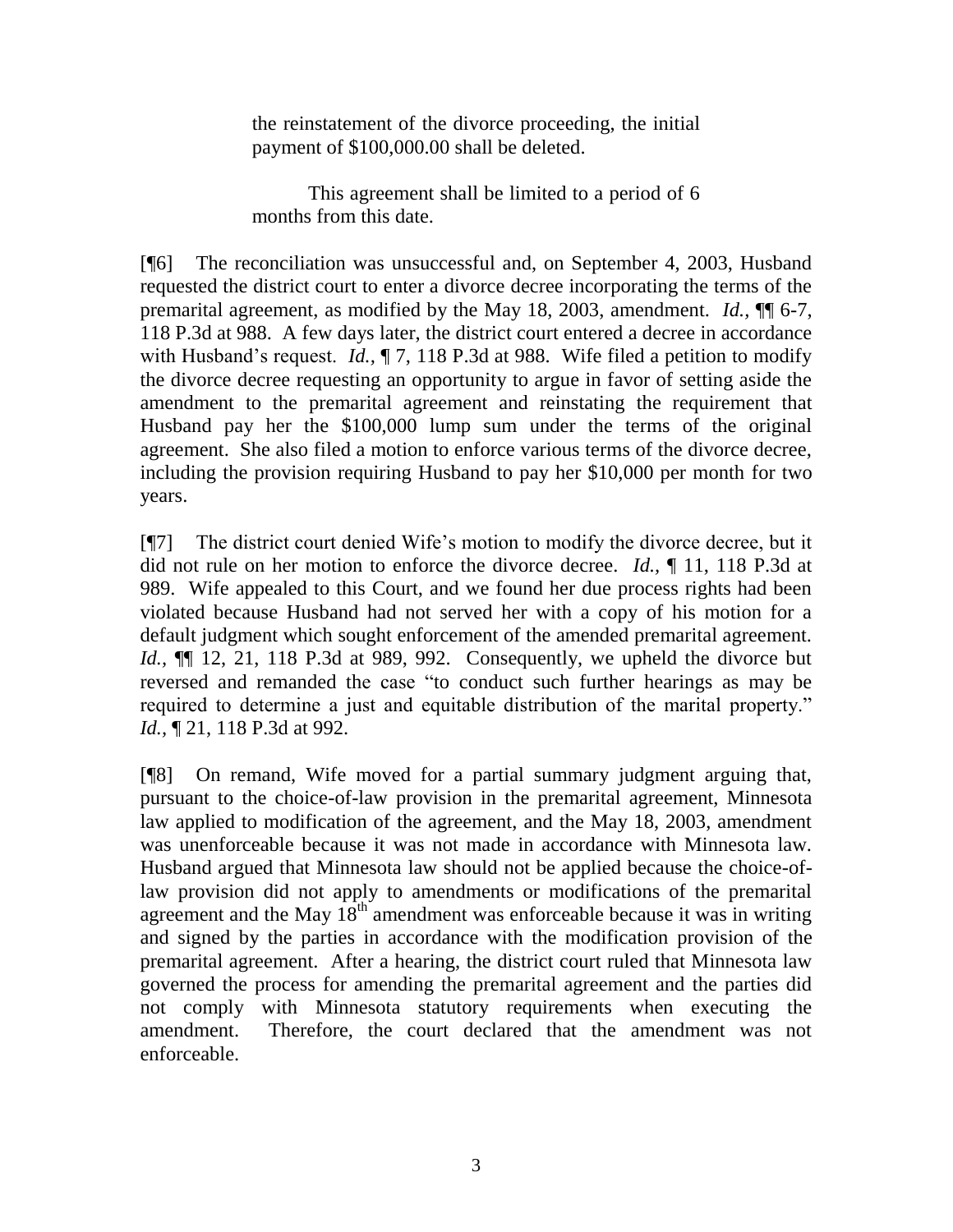[¶9] The district court held a trial on the remaining issues. After it entered a final judgment and decree, Husband appealed, claiming the district court's order granting partial summary judgment to Wife was erroneous.

## **STANDARD OF REVIEW**

[¶10] We review all aspects of the district court's decision to grant a summary judgment *de novo*. *Cook v. Shoshone First Bank,* 2006 WY 13, ¶ 11, 126 P.3d 886, 889 (Wyo. 2006). Pursuant to W.R.C.P. 56(c), summary judgment is appropriate "if the pleadings, depositions, answers to interrogatories, and admissions on file, together with the affidavits, if any, show that there is no genuine issue as to any material fact and that the moving party is entitled to a judgment as a matter of law."

[¶11] In reviewing a summary judgment, we employ the same standards and examine the same material as the district court. *Countrywide Home Loans, Inc. v. First Nat'l Bank of Steamboat Springs, N.A.,* 2006 WY 132, ¶ 11, 144 P.3d 1224, 1227 (Wyo. 2006). We examine the record to determine if there are any genuine issues of material fact. A genuine issue of material fact exists when a disputed fact, if proven, would establish or refute an essential element of a cause of action or a defense that a party has asserted. This Court considers the evidence in the light most favorable to the party opposing the motion, affording to that party the benefit of all favorable inferences that may be drawn from the record. *Id.*

# **DISCUSSION**

[¶12] The district court ruled that Minnesota law governed the procedure for amending the agreement. The choice-of-law provision of the premarital agreement stated:

## ARTICLE 15 **Interpretation**

The validity, execution, enforcement and construction of the terms and provisions of this Agreement shall be governed by the laws of the State of Minnesota. To the extent permitted by law, the rights of the respective parties hereunder shall be determined in accordance with the provisions of Minnesota law in effect on the date of execution of this Agreement.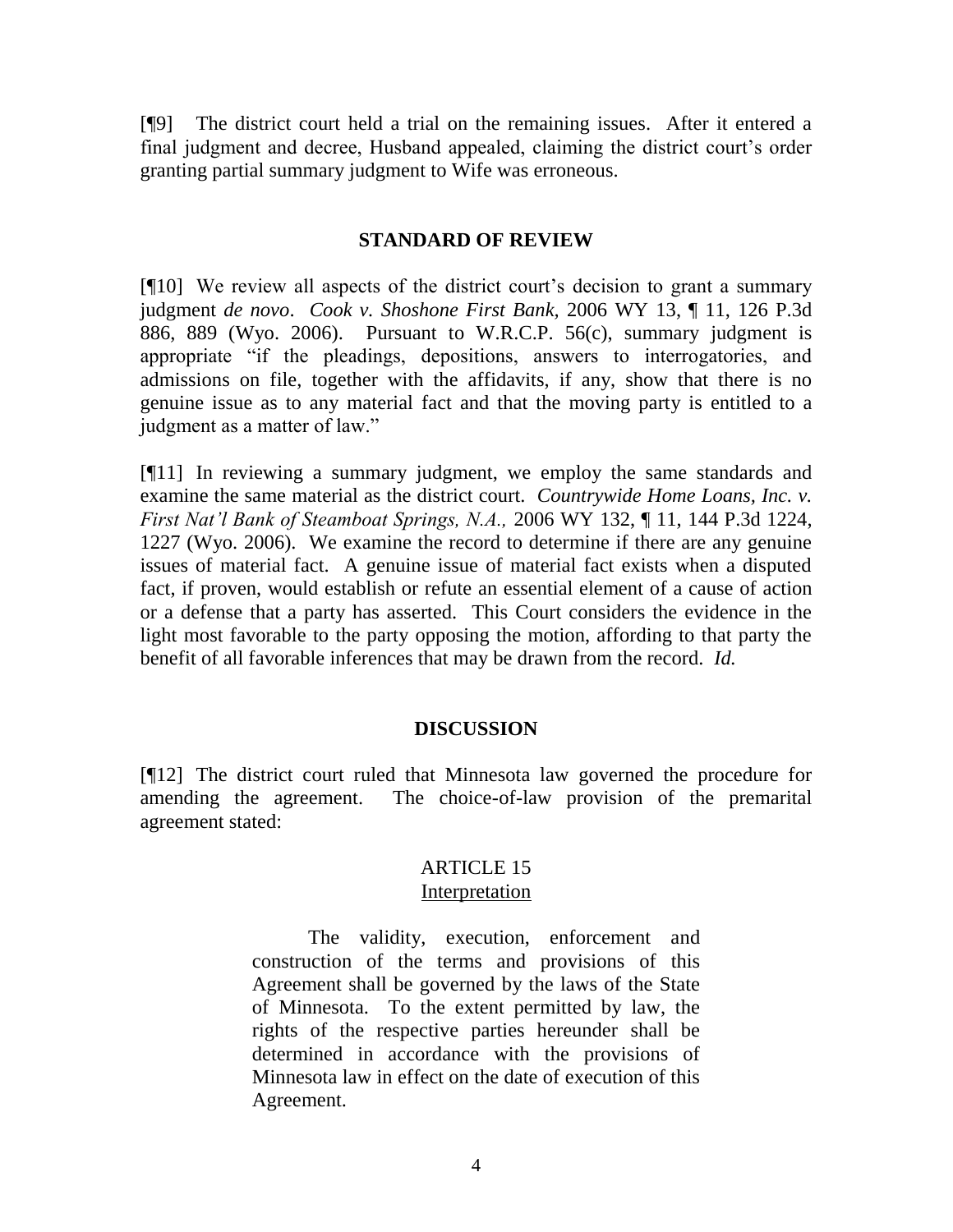[¶13] Minn. Stat. Ann. § 519.11 (Thomson/West 2007) governs premarital agreements (referred to as antenuptial agreement) and states in pertinent part:

## **519.11. Antenuptial and postnuptial contracts**

**Subdivision 1. Antenuptial contract.** A man and woman of legal age may enter into an antenuptial contract or settlement prior to solemnization of marriage which shall be valid and enforceable if (a) there is a full and fair disclosure of the earnings and property of each party, and (b) the parties have had an opportunity to consult with legal counsel of their own choice. An antenuptial contract or settlement made in conformity with this section may determine what rights each party has in the nonmarital property, defined in [section 518.003, subdivision 3b,](http://www.westlaw.com/Find/Default.wl?rs=dfa1.0&vr=2.0&DB=1000044&DocName=MNSTS518.003&FindType=L&ReferencePositionType=T&ReferencePosition=SP_c57700001d2f1) upon dissolution of marriage, legal separation or after its termination by death and may bar each other of all rights in the respective estates not so secured to them by their agreement. This section shall not be construed to make invalid or unenforceable any antenuptial agreement or settlement made and executed in conformity with this section because the agreement or settlement covers or includes marital property, if the agreement or settlement would be valid and enforceable without regard to this section.

**Subd. 1a. Postnuptial contract.** (a) Spouses who are legally married under the laws of this state may enter into a postnuptial contract or settlement which is valid and enforceable if it:

(1) complies with the requirements for antenuptial contracts or settlements in this section and in the law of this state, including, but not limited to, the requirement that it be procedurally and substantively fair and equitable both at the time of its execution and at the time of its enforcement; and

(2) complies with the requirements for postnuptial contracts or settlements in this section.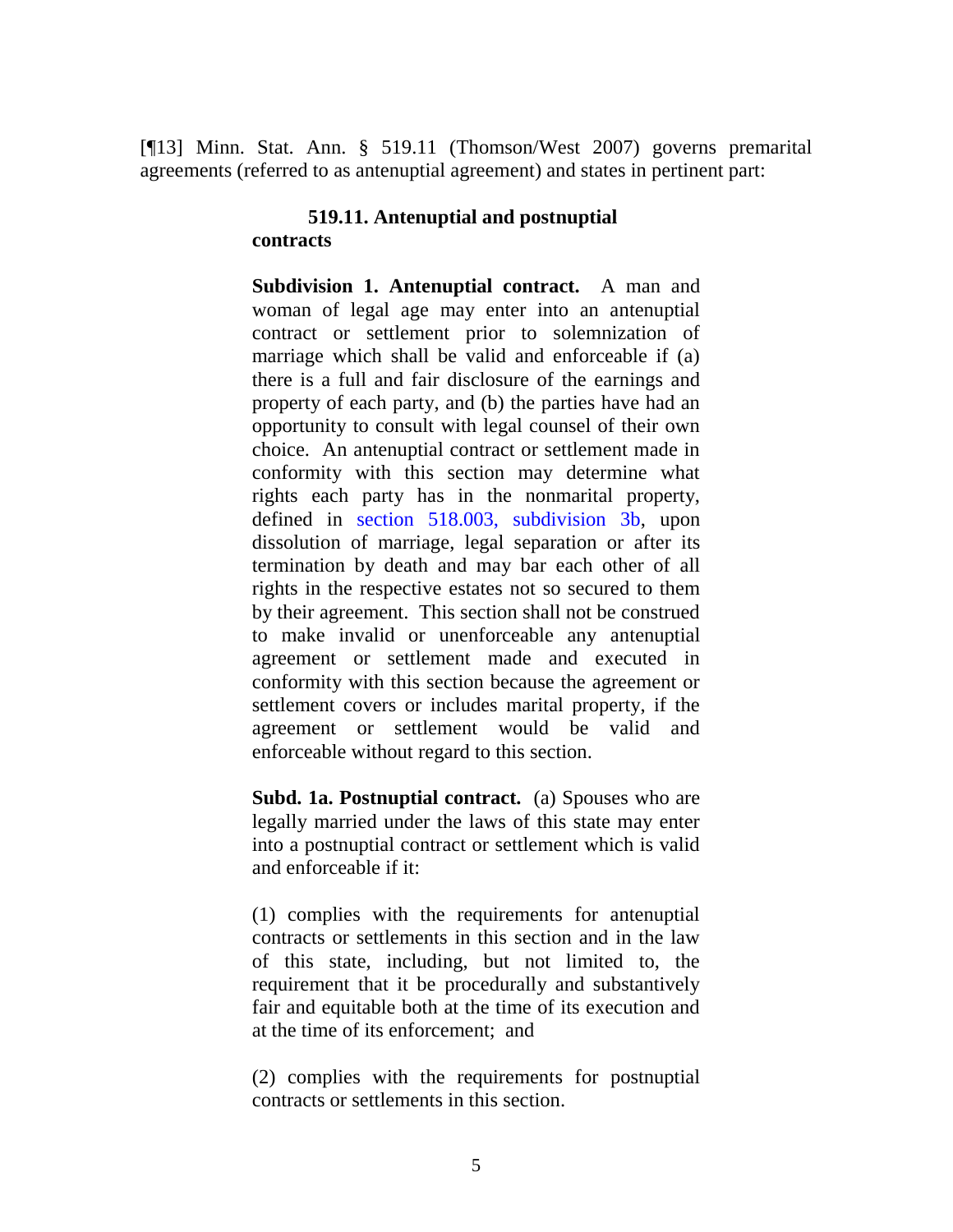(b) A postnuptial contract or settlement that conforms with this section may determine all matters that may be determined by an antenuptial contract or settlement under the law of this state, except that a postnuptial contract or settlement may not determine the rights of any child of the spouses to child support from either spouse or rights of child custody or parenting time.

(c) A postnuptial contract or settlement is valid and enforceable only if at the time of its execution each spouse is represented by separate legal counsel.

(d) A postnuptial contract or settlement is presumed to be unenforceable if either party commences an action for a legal separation or dissolution within two years of the date of its execution, unless the spouse seeking to enforce the postnuptial contract or settlement can establish that the postnuptial contract or settlement is fair and equitable.

\* \* \*

**Subd. 2. Writing; execution.** Antenuptial or postnuptial contracts or settlements shall be in writing, executed in the presence of two witnesses and acknowledged by the parties, executing the same before any officer or person authorized to administer an oath under the laws of this state. An antenuptial contract must be entered into and executed prior to the day of solemnization of marriage. A power of attorney may not be used to accomplish the purposes of this section.

**Subd. 2a. Amendment or revocation.** An antenuptial contract or settlement may be amended or revoked after the marriage of the parties only by a valid postnuptial contract or settlement which complies with this section and with the laws of this state. A postnuptial contract or settlement may be amended or revoked only by a later, valid postnuptial contract or settlement which complies with this section and with the laws of this state.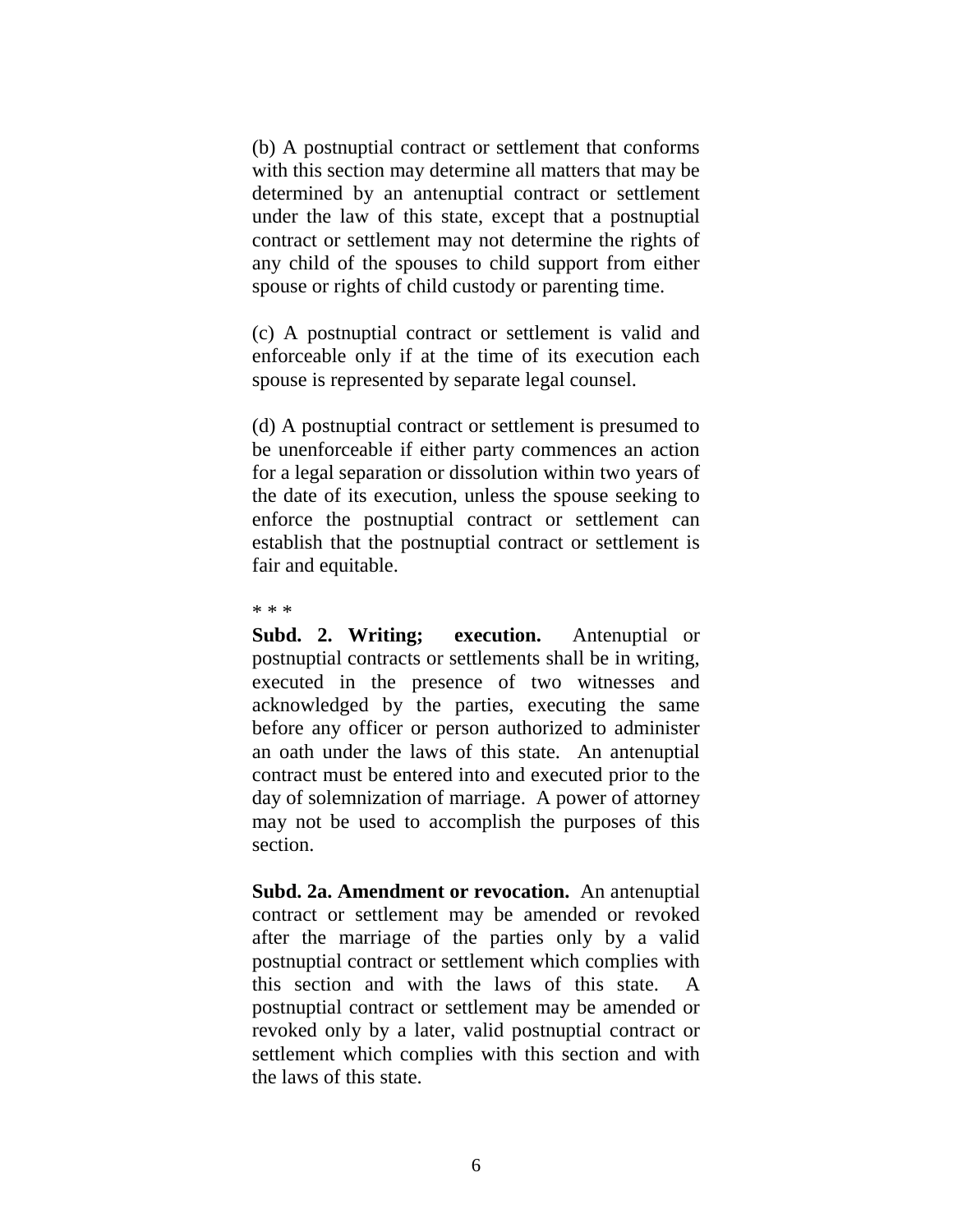[¶14] It is undisputed that the parties did not comply with § 519.11 in numerous ways when they executed the May 18, 2003, amendment. For example, they failed to sign in the presence of two witnesses or a notary.<sup>1</sup> Husband concedes the parties' May 18, 2003, amendment was not enforceable under Minnesota law. Nevertheless, he argues that the parties' choice of Minnesota law did not apply to the provision pertaining to modification of the premarital agreement. The modification provision stated:

## ARTICLE 14 Modification

The terms and provisions of this Agreement shall be subject to modification and amendment by mutual agreement of the parties at any time and from time to time, but such modifications and amendments shall be effective only after they have been made in writing and executed and acknowledged by the parties hereto.

[¶15] In order to settle this dispute, we must interpret the relevant provisions of the premarital agreement. Article 15 states that Minnesota law applies to "construction" of the contract. Thus, the plain language of the premarital agreement directs that Minnesota law be applied to construe or interpret its terms. We note, however, that Wyoming and Minnesota rules for interpreting contracts are very similar; consequently, we will refer to analogous cases from both jurisdictions.

> Whether a contract is ambiguous is a question of law, on which the reviewing court owes no deference to the district court's determination. *[Blackburn, Nickels &](http://www.westlaw.com/Find/Default.wl?rs=dfa1.0&vr=2.0&DB=595&FindType=Y&ReferencePositionType=S&SerialNum=1985120610&ReferencePosition=643)  [Smith, Inc. v. Erickson,](http://www.westlaw.com/Find/Default.wl?rs=dfa1.0&vr=2.0&DB=595&FindType=Y&ReferencePositionType=S&SerialNum=1985120610&ReferencePosition=643)* [366 N.W.2d 640, 643-44](http://www.westlaw.com/Find/Default.wl?rs=dfa1.0&vr=2.0&DB=595&FindType=Y&ReferencePositionType=S&SerialNum=1985120610&ReferencePosition=643)  (Minn. App. 1985), *review denied* (Minn. June 24, 1985). "The interpretation of a contract is a question of law if no ambiguity exists, but if ambiguous, it is a question of fact and extrinsic evidence may be considered." *[City of Virginia v. Northland Office](http://www.westlaw.com/Find/Default.wl?rs=dfa1.0&vr=2.0&DB=595&FindType=Y&ReferencePositionType=S&SerialNum=1991029445&ReferencePosition=427)  [Props. Ltd. P'ship,](http://www.westlaw.com/Find/Default.wl?rs=dfa1.0&vr=2.0&DB=595&FindType=Y&ReferencePositionType=S&SerialNum=1991029445&ReferencePosition=427)* [465 N.W.2d 424, 427 \(Minn.](http://www.westlaw.com/Find/Default.wl?rs=dfa1.0&vr=2.0&DB=595&FindType=Y&ReferencePositionType=S&SerialNum=1991029445&ReferencePosition=427) App. 1991), *review denied* (Minn. Apr. 18, 1991).

<sup>&</sup>lt;sup>1</sup> In addition, the parties apparently were not represented by separate legal counsel at the time of execution of the amendment.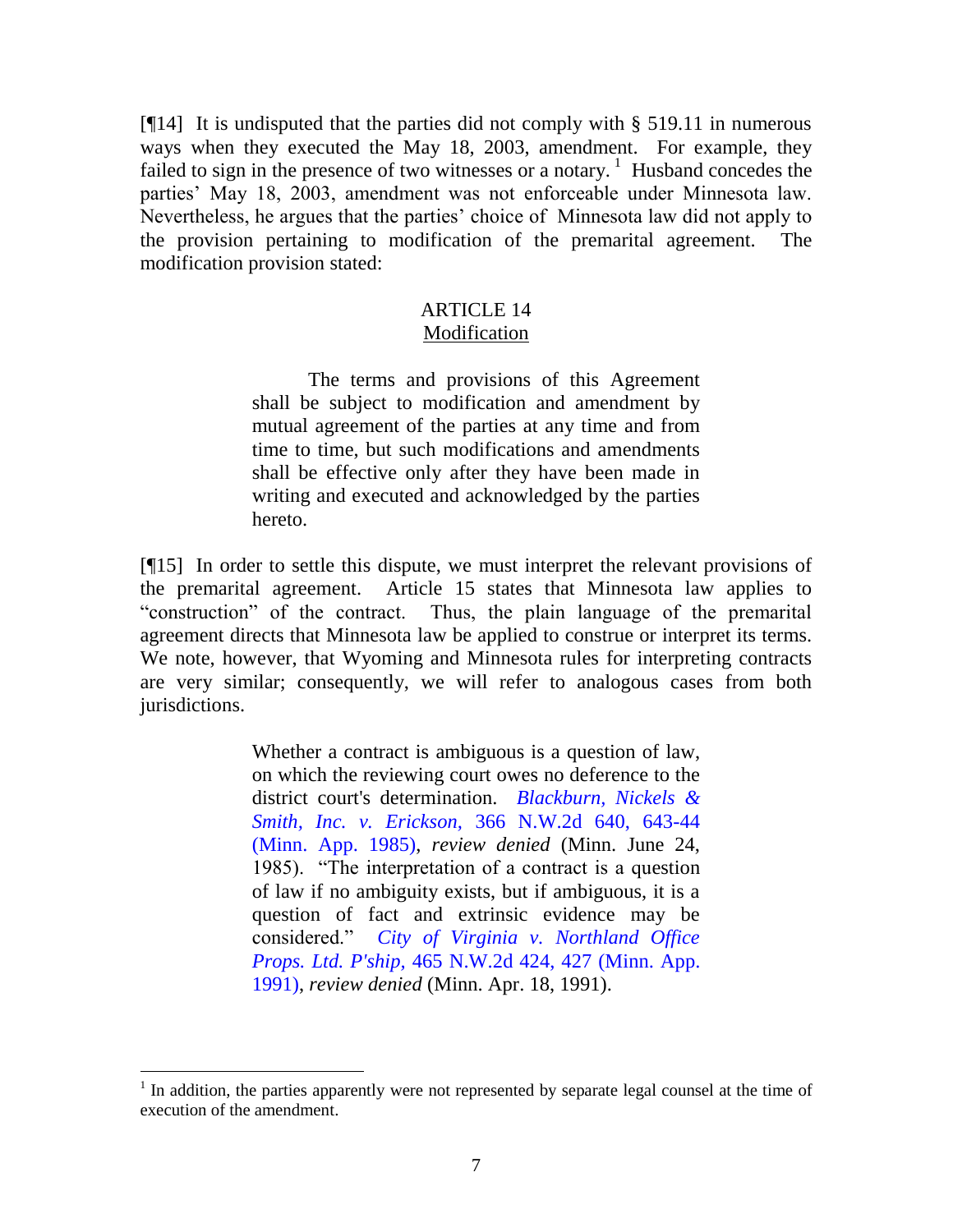*Murray v. Puls,* 690 N.W.2d 337, 343 (Minn. Ct. App. 2004). *See also*, *Dorr v. Wyo. Bd. of Certified Public Acc'ts,* 2006 WY 144, ¶ 16, 146 P.3d 943, 953 (Wyo. 2006). Courts in both states seek to interpret contracts in accordance with the parties' intentions. *Chergosky v. Crosstown Bell, Inc.,* 463 N.W.2d 522 (Minn. 1990), citing *[Hunt v. IBM Mid Am. Employees Fed. Credit Union,](http://www.westlaw.com/Find/Default.wl?rs=dfa1.0&vr=2.0&DB=595&FindType=Y&ReferencePositionType=S&SerialNum=1986117234&ReferencePosition=856)* [384 N.W.2d](http://www.westlaw.com/Find/Default.wl?rs=dfa1.0&vr=2.0&DB=595&FindType=Y&ReferencePositionType=S&SerialNum=1986117234&ReferencePosition=856)  853, 856 (Minn. 1986); *Boley v. Greenough*, 2001 WY 47, ¶ 11, 22 P.3d 854, 858 (Wyo. 2001) (stating that determining the parties' intent is our prime focus in interpreting or construing a contract). If a contract is unambiguous, the "contract language must be given its plain and ordinary meaning[.]" *Minneapolis Pub. Hous. Auth. v. Lor,* 591 N.W.2d 700, 704 (Minn. 1999). *See also*, *Gilstrap v. June Eisele Warren Trust,* 2005 WY 21, ¶ 12, 106 P.3d 858, 862 (Wyo. 2005). A contract is construed as a whole and, if possible, all parts of the contract are harmonized. *Chergosky,* 463 N.W.2d at 525-26; *Dorr,* ¶ 16, 146 P.3d at 953. Courts "attempt to avoid an interpretation of the contract that would render a provision meaningless." *Chergosky*, 463 N.W.2d at 526. *See also*, *Wells Fargo Bank Wyoming, N.A. v. Hodder,* 2006 WY 128, ¶ 21, 144 P.3d 401, 409 (Wyo. 2006).

[¶16] Husband argues that, under the plain language of the premarital agreement, the choice of Minnesota law in Article 15 does not extend to the method of amending or modifying the contract under Article 14. Specifically, he argues that amending or modifying the agreement does not fall within the "validity, execution, enforcement and construction of the terms and provisions" language of Article 15. We disagree. The clear language used in Article 15 broadly defines the scope of the choice-of-law provision. Modification or amendment of the agreement falls within the ambit of "execution" of the contract. The word "execution" means "the act of carrying out or putting into effect." *Black's Law Dictionary* 589 (7<sup>th</sup> ed. 1999). In the context of legal documents, "execute" means "to make valid by signing; to bring into its final, legally enforceable form". *Id.* Obviously, the procedure for modifying or amending the premarital agreement requires execution of a document to change the original agreement. Thus, under the terms of Articles 14 and 15, execution of an amendment to a premarital agreement must be accomplished in accordance with Minnesota law.

[¶17] Husband also suggests that, because Article 15 did not specifically refer to Article 14 or address the law applicable to amendment or modification of the premarital agreement, the parties' choice of Minnesota law does not apply to such amendments. Again, we cannot agree with his interpretation of the agreement. It is clear from the general language of Article 15 that the parties intended the choice-of-law provision to apply broadly to the contract. The agreement contains no specific provision indicating that they did not intend the choice-of-law provision to apply to modification of the contract. Other provisions of the agreement do not specifically speak to choice of applicable law. If we were to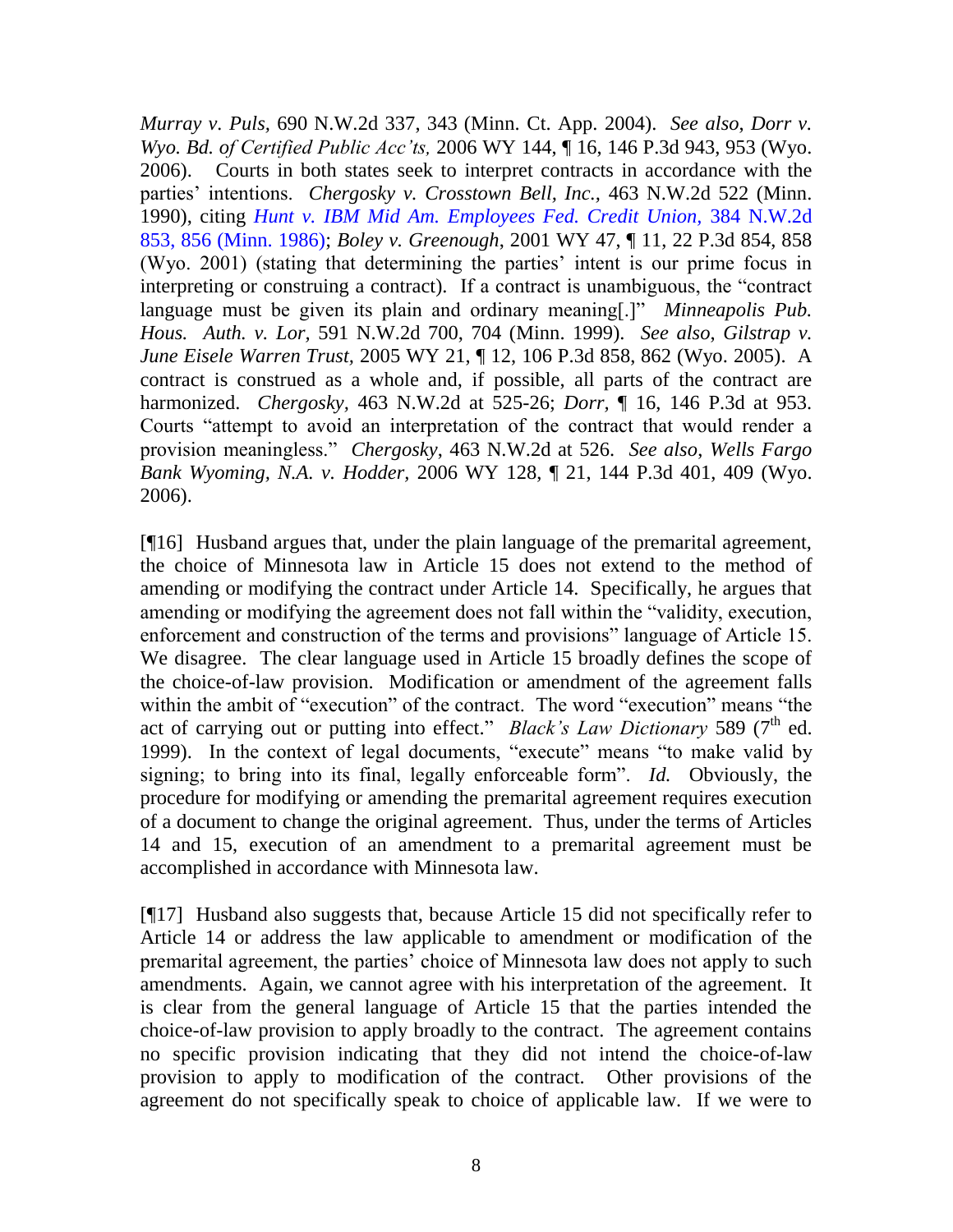carry Husband's argument to its natural conclusion, each provision would need to refer to Article 14 in order for Minnesota law to apply to that provision. Clearly, that was not the parties' intent in incorporating a general choice-of-law provision into the contract.

[¶18] Finally, Husband argues that if the statutory requirements under § 519.11 are applied to modifications and amendments of the premarital agreement, Article 14 is essentially nullified. As we stated earlier, Minnesota contract interpretation law requires us to attempt to avoid an interpretation which would render a provision of the contract meaningless. Article 14 states that an amendment or modification would not be valid unless it was "in writing and executed and acknowledged by the parties." Husband claims that, by imposing the additional requirements from § 519.11, the court effaces Article 14 because that provision only requires that an amendment be written, executed and acknowledged by the parties. He interprets Article 14 as simply requiring the parties to sign a written document, like they did with the May 18, 2003, amendment.

[¶19] We do not believe that imposing the statutory requirements for amendment or modification of a premarital agreement makes Article 14 ineffective. The contract requires the amendment be "in writing," "executed" and "acknowledged by the parties." The meaning of "acknowledge" in this context is "to recognize as genuine so as to give validity; avow or admit in legal form." *Webster's Third New International Dictionary* 17 (2002). Section 519.11 requires that, in order to be valid, the amendment must be "in writing, executed in the presence of two witnesses and acknowledged by the parties, executing the same before any officer or person authorized to administer an oath." Thus, the contract required that the agreement be acknowledged, and the statute simply defined the specifics of how the acknowledgement was to be accomplished. $2 \times 1$  We, therefore, reject Husband's argument that, in order to preserve its integrity, we must rule that Minnesota law cannot be applied to the modification provision.

[¶20] We conclude, therefore, under the clear and unambiguous language of the premarital agreement, Minnesota law applies to amendment of the agreement. That conclusion does not, however, completely end our analysis. In resolving conflicts over what state's law applies to a particular problem, we have adopted Restatement (Second) of Conflict of Laws § 187 (1971 & Supp. 1989). *Resource Technology Corp. v. Fisher Scientific Co.,* 924 P.2d 972. 975 (Wyo. 1996). That provision states:

 $\overline{a}$ 

<sup>&</sup>lt;sup>2</sup> As we noted in footnote 1 *supra*, § 519.11 also imposes requirements for effective amendment of premarital agreements beyond those discussed here. Because we hold that the parties failed to "acknowledge" the amendment in accordance with the contract and the statute, we do not need to discuss the other statutory requirements.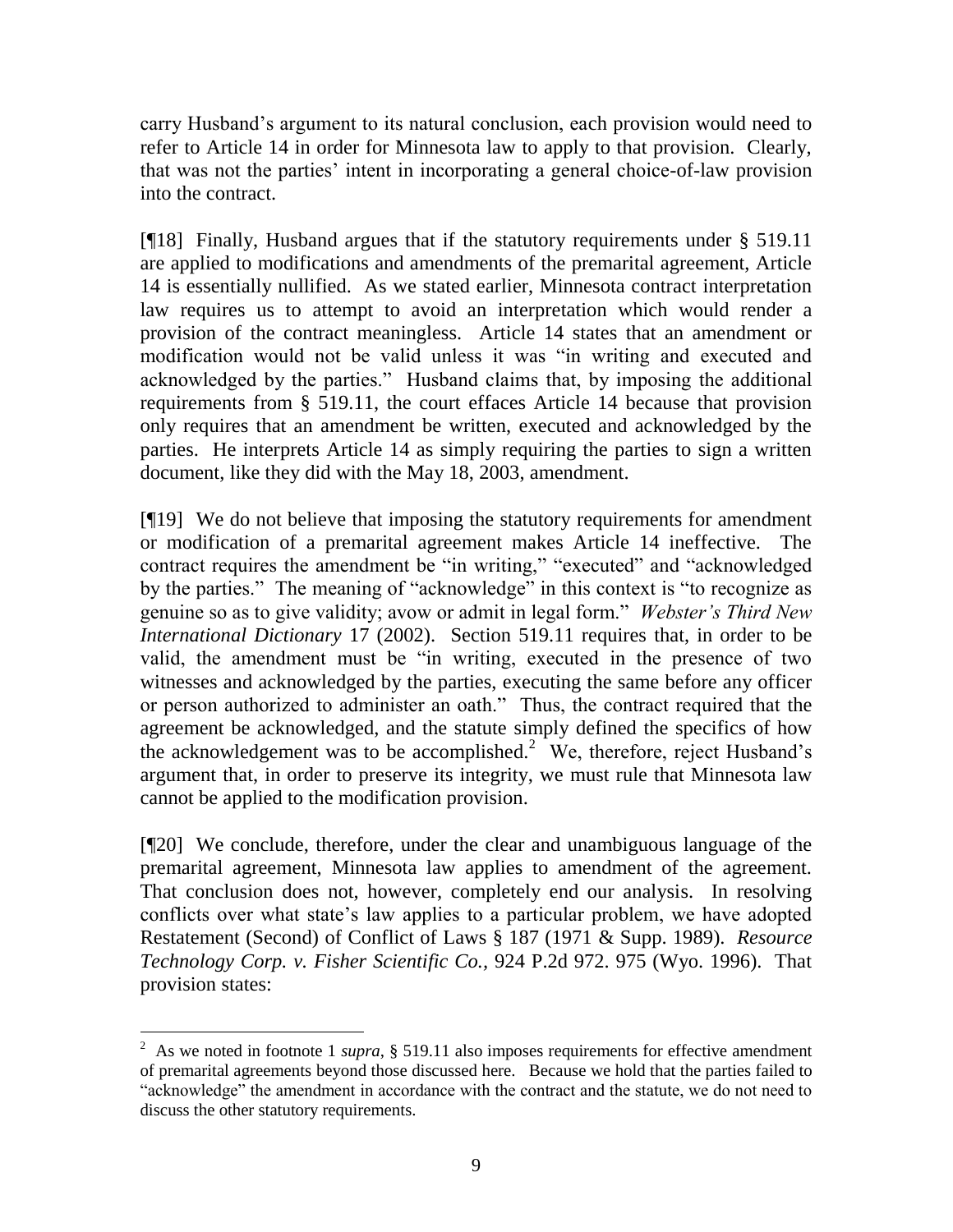(1) The law of the state chosen by the parties to govern their contractual rights and duties will be applied if the particular issue is one which the parties could have resolved by an explicit provision in their agreement directed to that issue.

(2) The law of the state chosen by the parties to govern their contractual rights and duties will be applied, even if the particular issue is one which the parties could not have resolved by an explicit provision in their agreement directed to that issue, unless either

> (a) the chosen state has no substantial relationship to the parties or the transaction and there is no other reasonable basis for the parties' choice, or

> (b) application of the law of the chosen state would be contrary to a fundamental policy of a state which has a materially greater interest than the chosen state in the determination of the particular issue[.]

Restatement, *supra*.

[¶21] The Restatement provision generally respects the parties' contractual choice of law. However, as we stated in *Resource Technology Corp.,* 924 P.2d at 975, citing *Smithco Engineering, Inc. v. International Fabricators, Inc.*, 775 P.2d 1011, 1018 (Wyo. 1989), "we will not apply foreign law when it is contrary to the law, public policy, or the general interests of Wyoming's citizens." There is no argument in this case that Minnesota law pertaining to modification of a premarital agreement is contrary to Wyoming law, public policy, or the general interests of our citizens. Moreover, there is no doubt that the parties had sufficient contacts with Minnesota to justify applying that state's law to their disputes. The record reveals that, at the time the parties executed the premarital agreement, they had significant contacts with Minnesota. The premarital agreement states that Husband owned property in Minnesota and they planned to spend "considerable time" in that state during their marriage. Thus, we conclude, under the Restatement, s*upra*, the parties' choice of Minnesota law to govern the premarital agreement in general, and amendment of the agreement in particular, was valid.